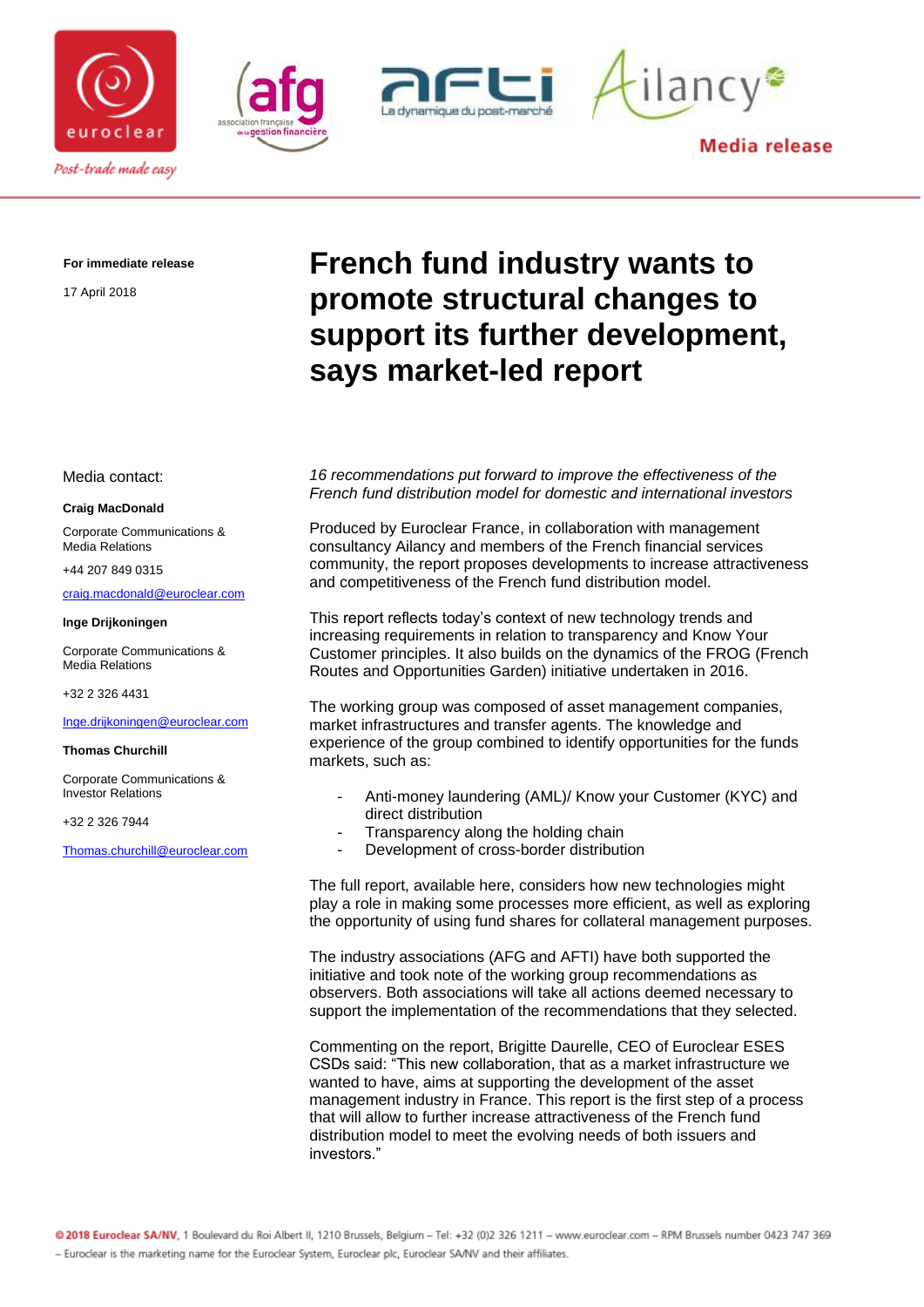

Eric Dérobert, chairman of AFTI, said: "The French fund industry has an ecosystem where AFTI members play a key role as custodians, depositaries, fund administrators, transfer agents and registrars. The mission of AFTI is to contribute to the discussions between all stakeholders and facilitate the implementation of projects of common interest."

Eric Pinon, chairman of AFG said: "Blockchain, Big Data or artificial intelligence; the succession of technological innovations requires asset management players to review their development and organisation roadmaps at a much faster pace than in the past. As an industry association, AFG helps its members to face these challenges by ensuring a collaboration with all players of the ecosystem and by implementing relevant ideas to support the successful development of the asset management industry."

Pierre Monteillard, associate at Ailancy added: "This marketplace reflection, facilitated by Ailancy, demonstrated that asset management players have a very strong interest for a drastic simplification of the currently existing fund distribution and subscription models and practices. We believe that the French market, which comprises major industry players and has engaged many promising initiatives, is able to provide solutions that will become a reference at global level. The report allows to define and detail the required industry, regulatory and technological initiatives to fulfil this strategic ambition."

# **Note to editors**

## **About AFG**

*[www.afg.asso.fr](http://www.afg.asso.fr/) ; follow us on Twitter [@AFG\\_France](https://twitter.com/AFG_France)*

AFG, the French Asset Management Association (Association Française de la Gestion financière) is the professional body representing the asset management industry. AFG's members are French asset managers: either boutique entrepreneurial houses or subsidiaries of banking, insurance or money management groups.

French asset managers manage in France assets worth € 4,000 billion: € 1,950 billion in the form of investment funds and € 2,050 billion in the form of discretionary mandates and funds domiciled abroad.

## **About AFTI**

The Association Française des Professionnels des Titres (AFTI), is the leading association representing post-trade businesses in France and Europe. AFTI has over 100 members covering a wide range of activities, including market infrastructures, custodians, account holders and depositaries, issuer services providers, as well as reporting and data providers. All together, they employ about 28,000 people in Europe of